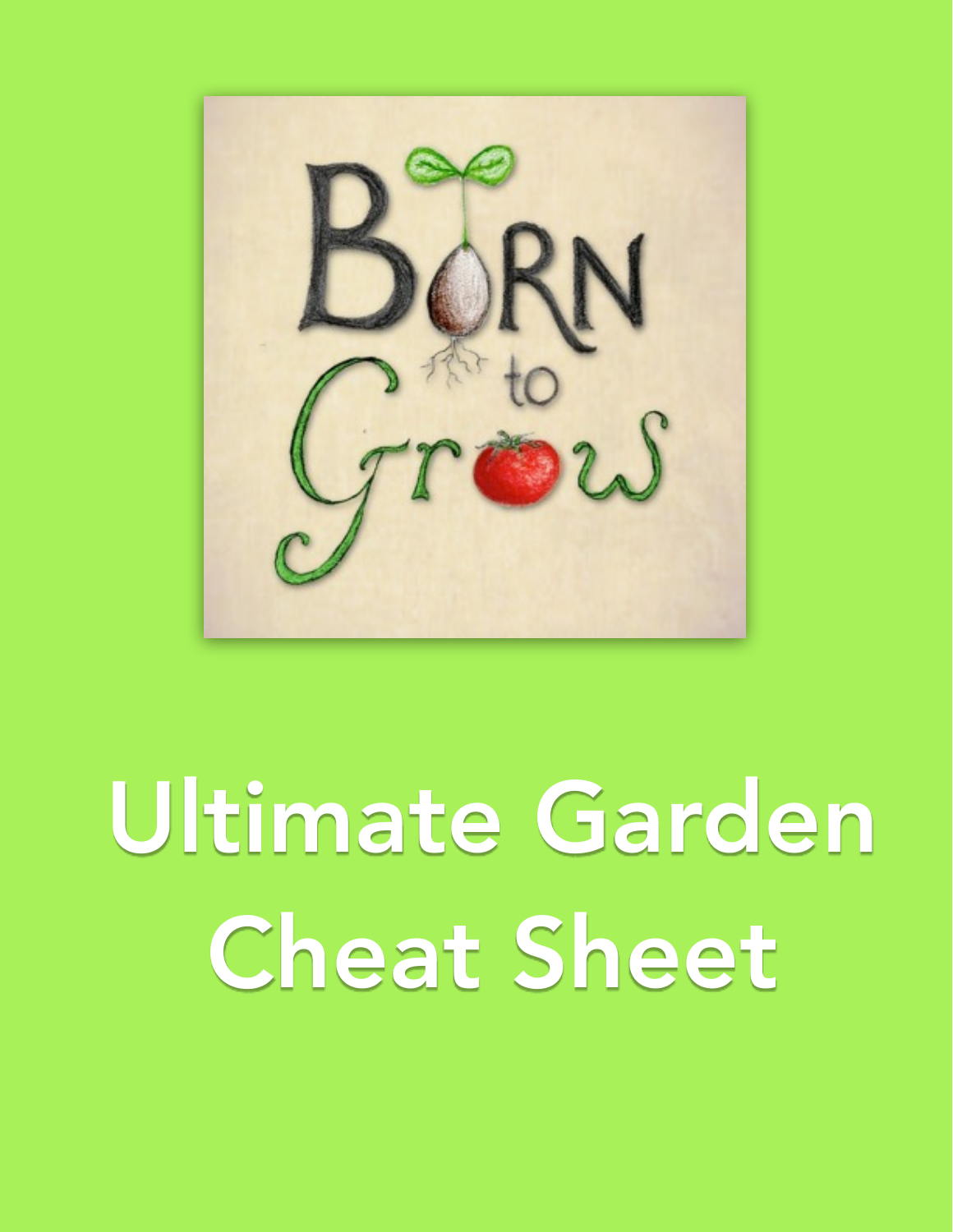Hey there! This is fantastic!

Our veggie planting cheat sheet is going to give you the tools you need to know exactly how far apart to plant your plants for maximum production, how much you can expect to harvest, our favorite varieties (so you know you're growing a winner) *and more…* 

So let's dive right in.

## GUIDE TO UNDERSTANDING THE CHEAT SHEET:

Direct Seeding vs Transplanting: Direct seeding is when you plant your seeds directly into the ground in your garden. Transplanting is when you seed your plants indoors in a soil block or plug tray and then transplant them into your garden later.

You'll notice we like to transplant a LOT of what we grow. It gives a more sure harvest and uses the garden space more efficiently. But some things are easiest when sown directly into the ground.

The crops we like to direct seed are labeled: DS

The crops we like to transplant are labeled: **T** 



## Page 2 | © Born to Grow 2019. All Rights Reserved.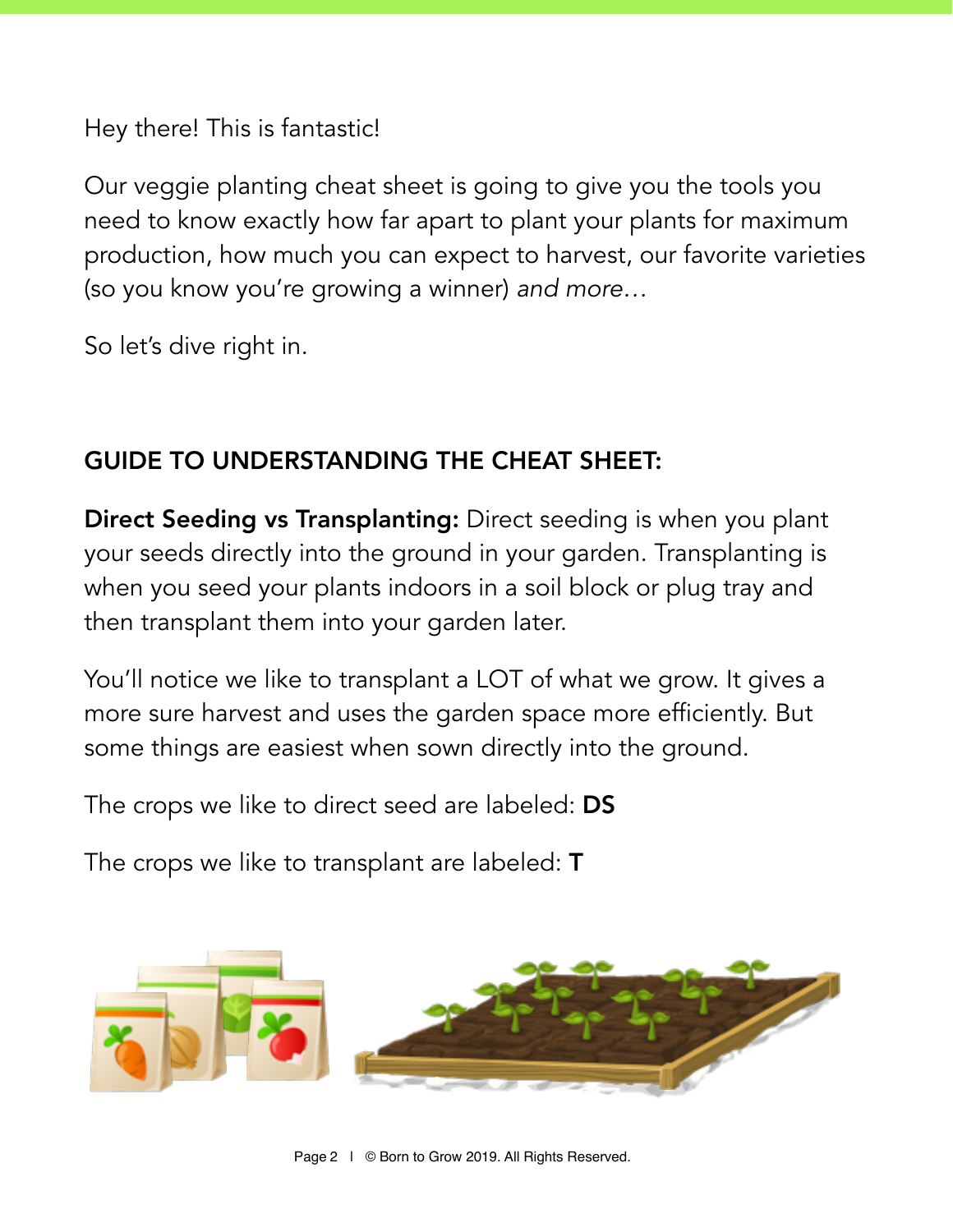**Spacing Guide:** We use a very simple spacing guide for maximum production in your garden. But first make note that our spacing recommendations are designed for growing in a 30 inch wide garden bed. We then use three numbers to define the spacing used for each crop (ex. 2/14/18). Here's how the three numbers work:

1st number shows how many rows to plant in the 30 inch bed 2nd number represents how many inches apart to space the rows 3rd number represents how many inches apart to plant your plants

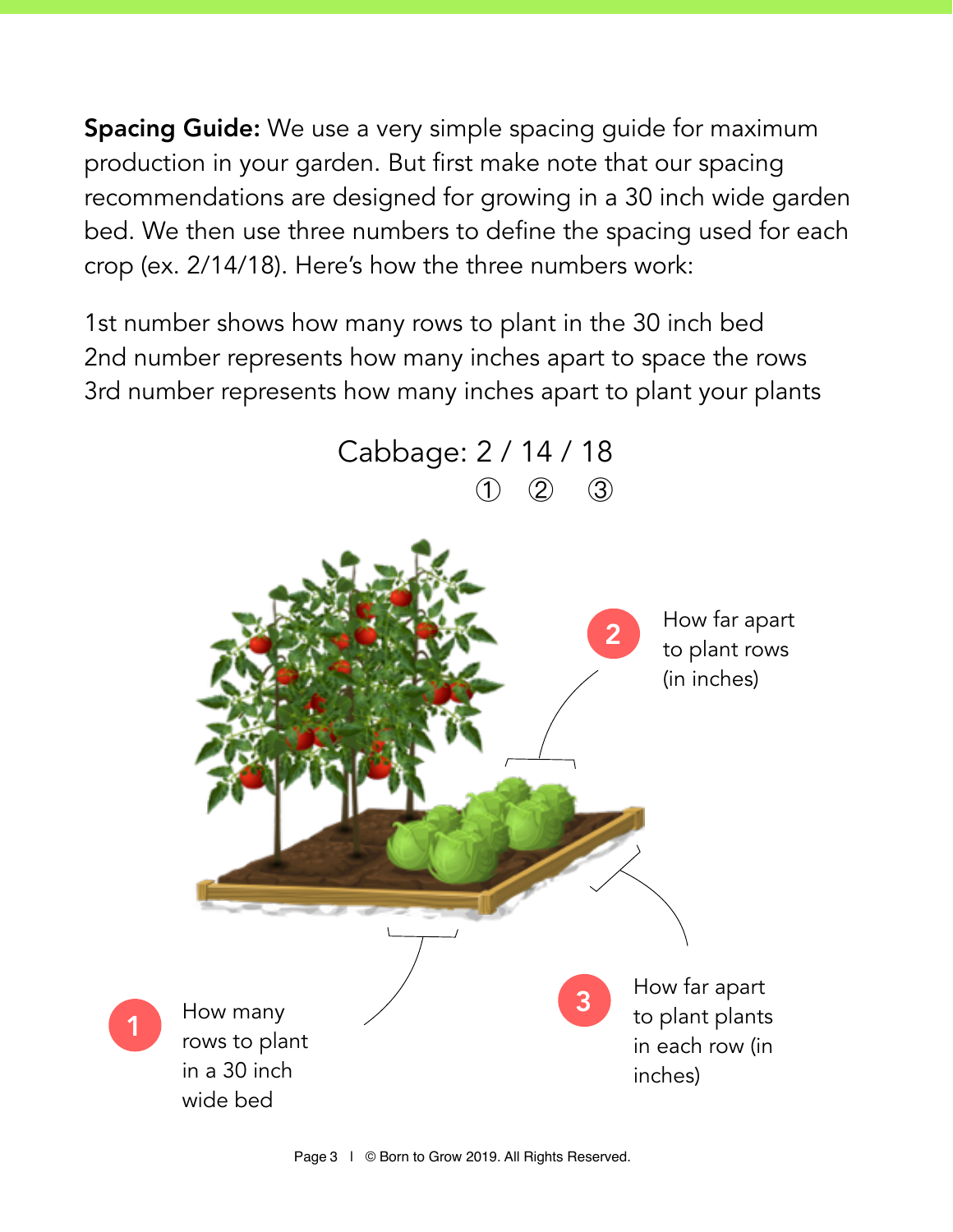NOTE: The rows of plants in each bed should be staggered like in this diagram where there are three rows staggered with each other:



**Expected Harvest:** This is about how much food you can expect to harvest from each crop based on how much you can grow in 100 feet of a 30 inch wide bed.

**Seeding Tips:** We share some seeding tips on when to plant each crop or if you can plant multiple times during the year for a longer harvesting time.

**Favorite Varieties:** These are some of our favorite varieties! Looking through a catalog with hundreds of options can sometimes be overwhelming. Stick to one of our favorites and you can know you're growing a winner and save the stress of trying to figure it out yourself.

NOTE: Make note that we live in the Southeastern USA. Most varieties will grow well in other locations as well but some may be especially suited to our location and climate.

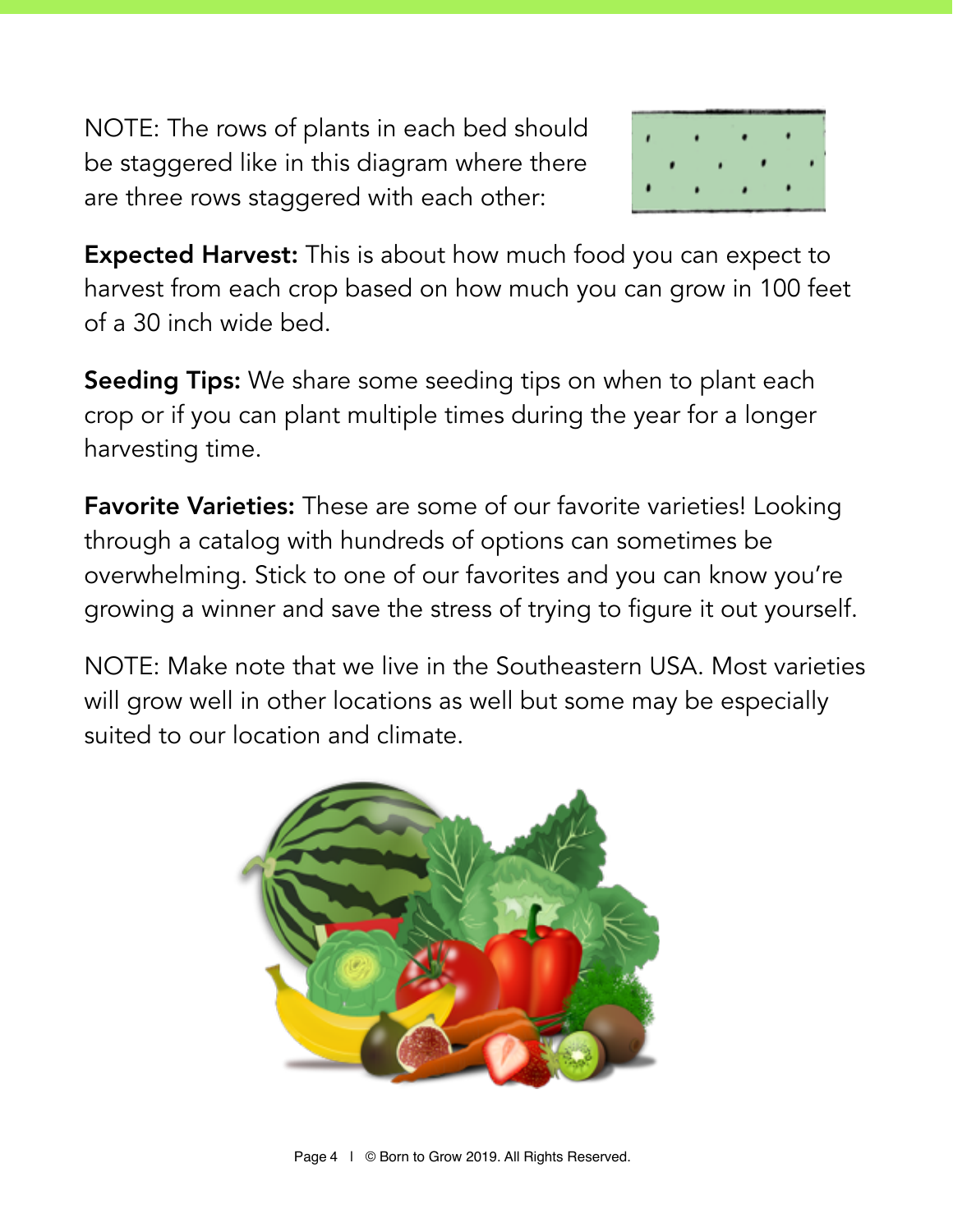| <b>Crop</b>        | <b>Direct Seed</b><br>or<br><b>Transplant</b> | <b>Spacing</b><br><b>Guide</b>                   | <b>Expected</b><br><b>Harvest</b><br>(100 ft of<br>bed)                      | <b>Seeding Tips</b>                                                                                                                                                    | <b>Favorite Varieties</b>                                                                   |
|--------------------|-----------------------------------------------|--------------------------------------------------|------------------------------------------------------------------------------|------------------------------------------------------------------------------------------------------------------------------------------------------------------------|---------------------------------------------------------------------------------------------|
| <b>Dried Beans</b> | <b>DS</b>                                     | 2/14/4                                           |                                                                              |                                                                                                                                                                        | Pinkeye Purple Hull, Iron<br>& Clay                                                         |
| <b>Green Beans</b> | <b>DS</b>                                     | 2/14/4                                           | 60lb/week                                                                    | Every 2 weeks for a<br>continuous harvest                                                                                                                              | Snap - Jade, Strike<br>Pole - Kentucky Wonder                                               |
| <b>Beets</b>       | DS or T (2-3<br>seeds per<br>block)           | DS-3/10/1<br>thin to 3<br>inches<br>$T - 3/10/6$ | 160 bunches<br>$(3-5$ beets/<br>bunch)                                       | Up to 6 seedings<br>three weeks apart,<br>spring and late<br>summer                                                                                                    | Red - Merlin, Ace<br>Yellow - Touchstone Gold<br>Chioggia - Guardsmark                      |
| <b>Broccoli</b>    | T                                             | 2/14/18                                          | 120 heads                                                                    | Spring and fall. One<br>or two seedings each<br>season                                                                                                                 | De Cicco, Waltham,<br>Belstar, Batavia, Fiesta                                              |
| <b>Cabbage</b>     | T                                             | 2/14/18                                          | 120 heads                                                                    | Spring and fall. One<br>or two seedings each<br>season                                                                                                                 | Fresh - Famosa, Farao,<br>Red Express, Golden<br>Acre<br>Storage - Impala, Deadon           |
| <b>Carrots</b>     | <b>DS</b>                                     | 6/4/0.5<br>thin to<br>1.25"                      | 180 bunches,<br>8-12 carrots/<br>bunch                                       | Seed every 2 weeks<br>spring and fall                                                                                                                                  | Orange - Yaya, Napoli,<br><b>Bolero</b><br>Colored - White Satin,<br>Yellowstone, Purple 68 |
| <b>Cauliflower</b> | T                                             | 2/14/18                                          | 120 heads                                                                    | Spring and fall. One<br>or two seedings each<br>season                                                                                                                 | Skywalker, Veronica<br>(Romansch)                                                           |
| <b>Chard</b>       | $\mathsf T$                                   | 3/10/12                                          | 150 bunches/<br>week.<br>Assume 1<br>bunch per 2<br>plants, every<br>2 weeks | 2 seedings (early<br>spring and mid to late<br>summer if your<br>summers are hot. If<br>they are cool you<br>could add a late<br>spring seeding for a<br>summer crop). | Rainbow, Fordhook Giant                                                                     |
| <b>Collard</b>     | $\mathsf T$                                   | 2/14/18                                          | Assume 1<br>bunch per 2<br>plants, every<br>2 weeks                          | 2 seedings (early<br>spring and mid to late<br>summer if your<br>summers are hot. If<br>they are cool you<br>could add a late<br>spring seeding for a<br>summer crop). | Champion                                                                                    |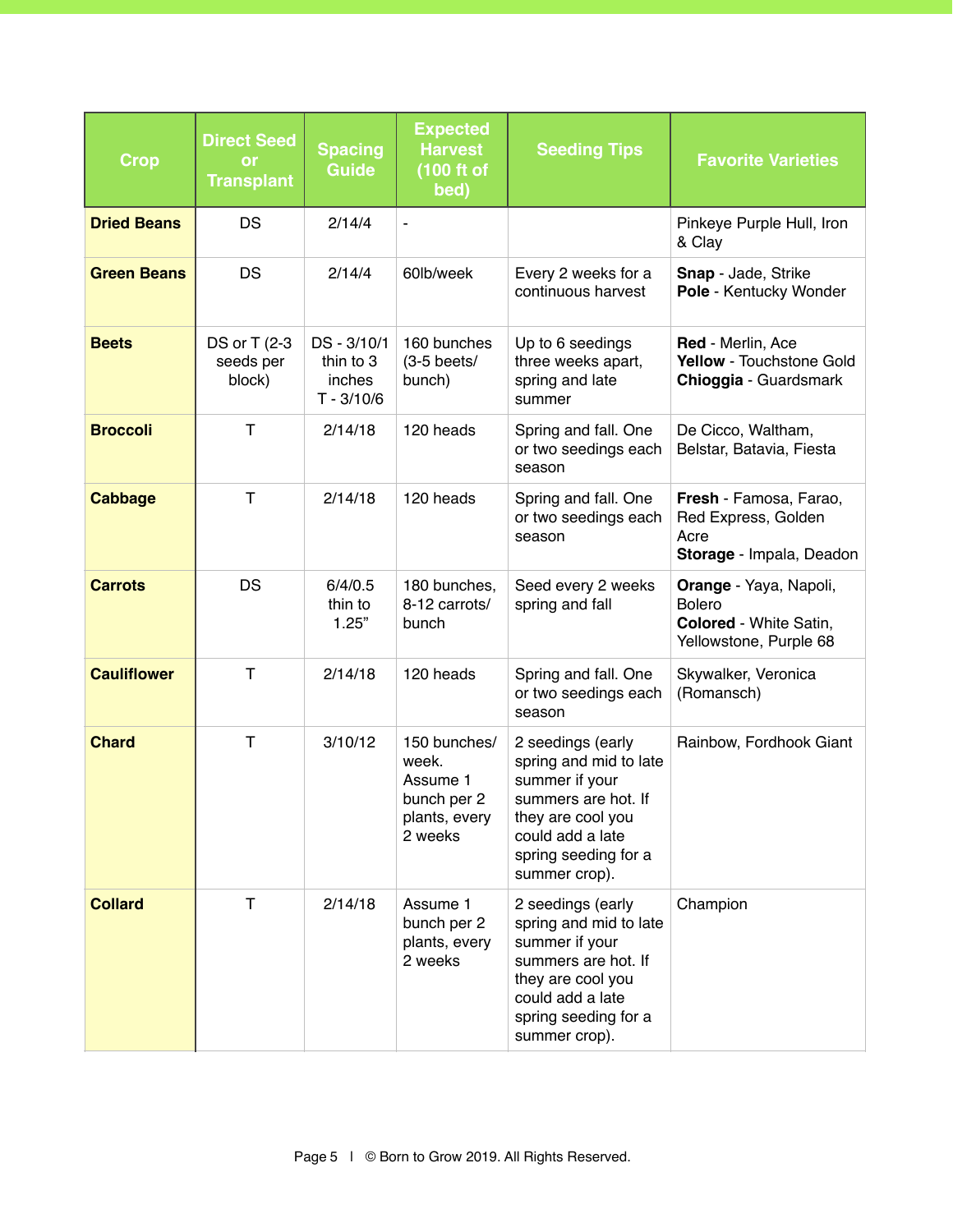| <b>Crop</b>                      | <b>Direct Seed</b><br>or<br><b>Transplant</b> | <b>Spacing</b><br><b>Guide</b>                               | <b>Expected</b><br><b>Harvest</b><br>(100 ft of<br>bed)                      | <b>Seeding Tips</b>                                                                                                                                                    | <b>Favorite Varieties</b>                                                                                                                                                                          |
|----------------------------------|-----------------------------------------------|--------------------------------------------------------------|------------------------------------------------------------------------------|------------------------------------------------------------------------------------------------------------------------------------------------------------------------|----------------------------------------------------------------------------------------------------------------------------------------------------------------------------------------------------|
| Corn                             | <b>DS</b>                                     | 2/14/12                                                      | 8 dozen ears                                                                 | Must be grown in<br>blocks for proper<br>pollination.<br>Succession plantings<br>two weeks apart for a<br>steady supply                                                | Silver Queen, Popcorn                                                                                                                                                                              |
| <b>Cucumbers</b>                 | T                                             | 1 row, 18<br>inches<br>between<br>plants                     | Assume 5-10<br>cucumbers/<br>plant                                           | 2 seedings, early<br>spring and mid<br>summer                                                                                                                          | Marketmore, Corinto,<br>Lemon                                                                                                                                                                      |
| <b>Eggplant</b>                  | $\mathsf{T}$                                  | 1 row, 18<br>inches<br>between<br>plants                     | 65 eggplant/<br>week                                                         | 1 or 2 seedings, early<br>spring and mid<br>summer                                                                                                                     | Black Beauty, Nubia,<br>Traviata, Gretel, Hansel,<br><b>Fairy Tale</b>                                                                                                                             |
| <b>Kale</b>                      | T                                             | 3/10/12                                                      | 150 bunches/<br>week.<br>Assume 1<br>bunch per 2<br>plants, every<br>2 weeks | 2 seedings (early<br>spring and mid to late<br>summer if your<br>summers are hot. If<br>they are cool you<br>could add a late<br>spring seeding for a<br>summer crop). | Ripper, Lacinato,<br>Siberian, Red & White<br>Russian, Curly Roja                                                                                                                                  |
| <b>Romaine</b><br><b>Lettuce</b> | T                                             | 3/10/12 for<br>large<br>heads<br>4/8/6 for<br>small<br>heads | 360 large<br>heads or 800<br>small heads                                     | Seed every two<br>weeks                                                                                                                                                | Green Large - Ridgeline,<br>Holon, Green Towers,<br>Coastal Star, Jericho<br>Green Mini - Ansar,<br>Dragoon<br>Red Large - Rouge<br>d'Hiver<br>Red Mini - Breen,<br>Pomogranate Crunch,<br>Truchas |
| <b>Leaf Lettuce</b>              | T                                             | 3/10/12                                                      | 360 heads                                                                    | Seed every two<br>weeks                                                                                                                                                | Green - Black Seeded<br>Simpson, Waldmann's,<br>Lettony, Bergam's Green,<br>Muir, Nevada<br>Red - Vulcan, New Red<br>Fire, Red Sails, Magenta                                                      |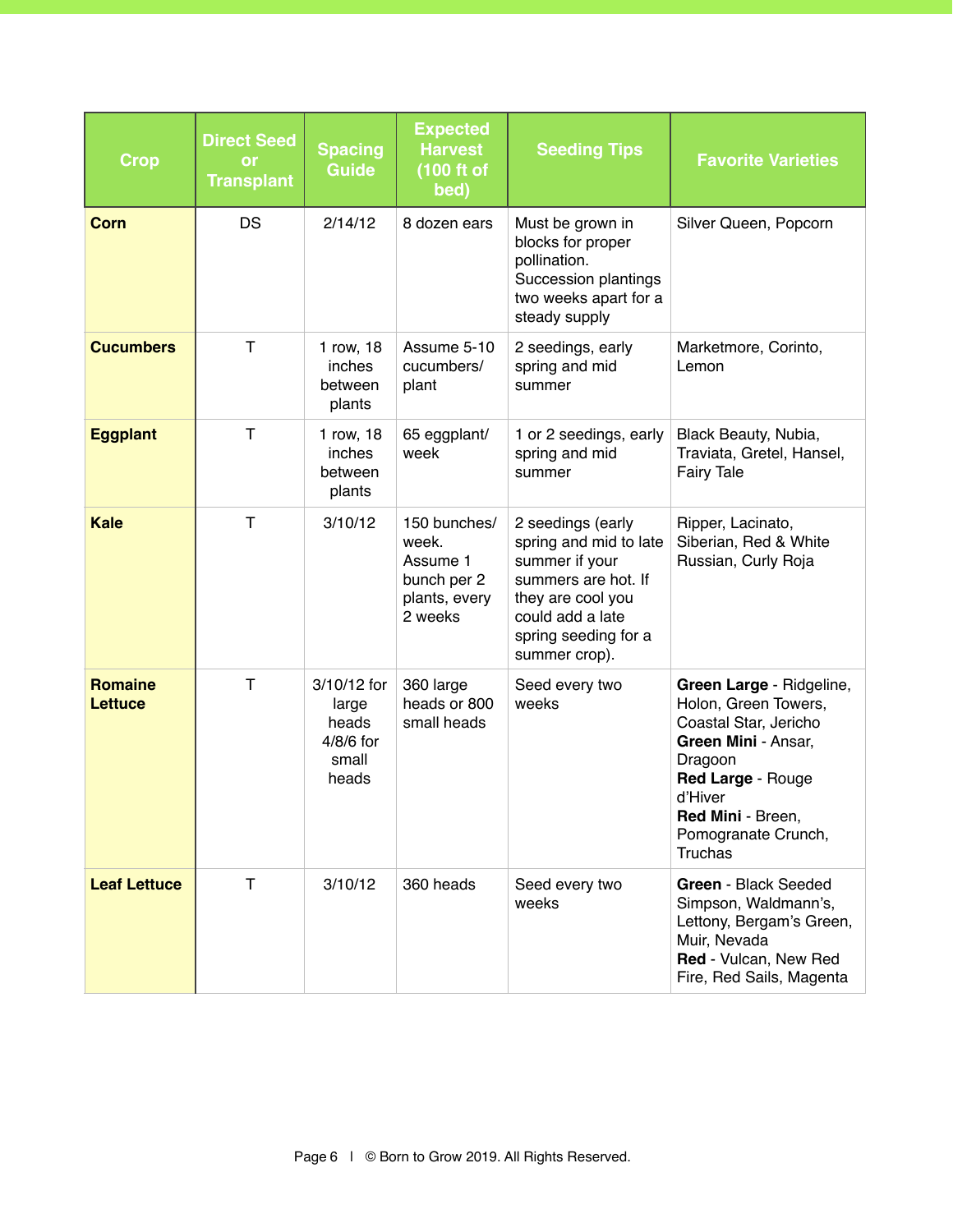| <b>Crop</b>                        | <b>Direct Seed</b><br>or<br><b>Transplant</b> | <b>Spacing</b><br><b>Guide</b>                                               | <b>Expected</b><br><b>Harvest</b><br>(100 ft of<br>bed)    | <b>Seeding Tips</b>                                                                | <b>Favorite Varieties</b>                                                                                                                                                                 |
|------------------------------------|-----------------------------------------------|------------------------------------------------------------------------------|------------------------------------------------------------|------------------------------------------------------------------------------------|-------------------------------------------------------------------------------------------------------------------------------------------------------------------------------------------|
| Butterhead/<br><b>Bibb Lettuce</b> | T                                             | 3/10/12 for<br>large<br>heads<br>4/8/6 for<br>small<br>heads                 | 360 large<br>heads or 800<br>small heads                   | Seed every two<br>weeks                                                            | Green Large - Nancy,<br>Kweik<br>Green Mini - Spretnak,<br>Winter Density, Bambi<br>Red Large - Red Cross,<br>Skyphos, Alkindus, Roxy,<br><b>Pirates</b><br>Red Mini - Austral,<br>Rhazes |
| <b>Oakleaf</b><br><b>Lettuce</b>   | T.                                            | 3/10/12 for<br>large<br>heads<br>$4/8/6$ for<br>small<br>heads               | 360 large<br>heads or 800<br>small heads                   | Seed every two<br>weeks                                                            | Green Large - Panisse,<br>Encino<br><b>Green Mini - Emerald</b><br>Oak, Regal Oak<br>Red Large - Oscarde                                                                                  |
| <b>Melons</b>                      | T                                             | 1 row, 18<br>inches<br>between<br>plants                                     | About 100<br>melons                                        | Seed in the spring                                                                 | Edens Gem (Rocky Ford),<br>Halona, Arava, SunJewel                                                                                                                                        |
| <b>Onions</b>                      | T                                             | 3/10/10                                                                      | 420 lbs                                                    | 5 seed/pot or block,<br>thin to 3 plants                                           | <b>Bulb Onions - Candy,</b><br>Valencia, Walla Walla<br><b>Bunching (Scallions) -</b><br>Evergreen                                                                                        |
| <b>Peas</b>                        | <b>DS</b>                                     | 1 row, 1/2"<br>between<br>seeds.<br>Thin to 1<br>plant every<br>4 inches     | 272 lbs                                                    | 2 seedings in spring,<br>one month apart                                           | Sugar Ann, Austrian<br><b>Winter Pea</b>                                                                                                                                                  |
| <b>Peppers</b>                     | T.                                            | $1$ row, $9$<br>inches<br>between<br>plants                                  | 120 peppers/<br>week.<br>Assume 1<br>pepper/plant/<br>week | 1 or 2 seedings, early<br>spring and mid<br>summer                                 | Sweet - Corno di Toro,<br>Carmen, Oranos<br>Hot - Hungarian Hot Wax,<br>Jalapeño                                                                                                          |
| <b>Potatoes</b>                    | <b>DS</b>                                     | 1 row, 12<br>inches<br>apart in<br>row                                       | 60-100 lbs                                                 | Seed 10 lbs for<br>80-100 feet of bed                                              | White - Kennebec<br>Yellow - Yukon Gold<br><b>Red</b> - Red La Soda,<br><b>Purple Viking</b>                                                                                              |
| <b>Radishes</b>                    | <b>DS</b>                                     | 6/6/0.5 thin<br>to 1.25"<br>Daikon:<br>2/18/2 thin<br>to 1 every<br>4 inches | 300 bunches.<br>6-12 radishes/<br>bunch                    | 4 seedings, 2 in<br>spring, 3 weeks<br>apart. 2 in late<br>summer 6 weeks<br>apart | Celesta, Cherry Belle,<br>Pink Beauty, Purple Plum,<br>D'Avignon (French<br>Breakfast), White Beauty,<br>Watermelon, Nero Tondo,<br>Daikon                                                |